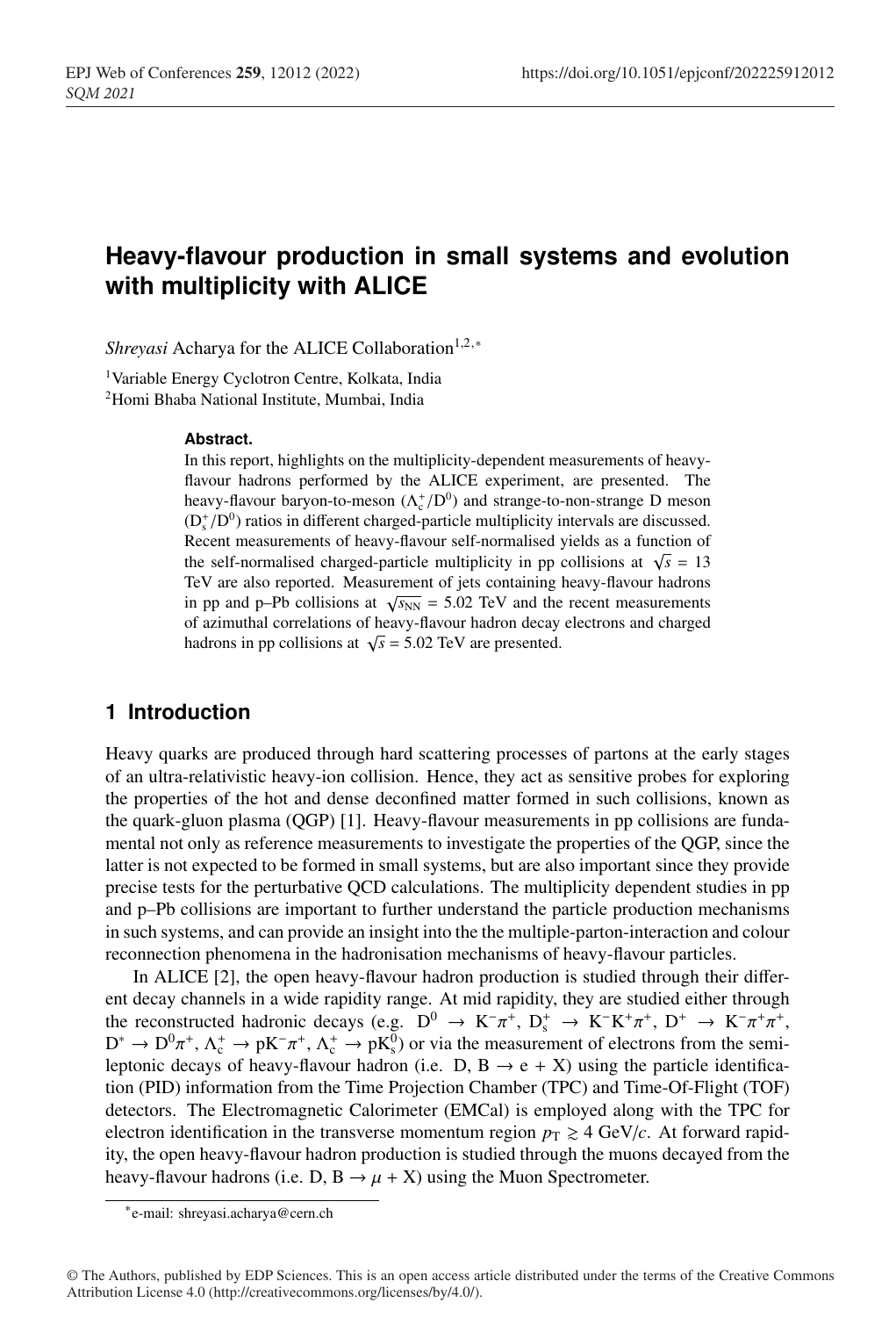## <sup>38</sup> **2 Heavy-flavour production as a function of charged-particle** <sup>39</sup> **multiplicity**

Figure 1 shows the ratio of the yields of  $D_s^+$  and  $\Lambda_c^+$  with respect to the  $D^0$  yield, on the left and right panels respectively, as a function of their transverse momentum  $(p_T)$  in different charged-particle multiplicity intervals in pp collisions at  $\sqrt{s} = 13$  TeV. The  $D_s^2/D^0$  ratio does



Figure 1.  $D_s^+ / D^0$  (left panel) and  $\Lambda_c^+ / D^0$  (right panel) ratio as a function of transverse momentum ( $p_T$ ) in different charged-particle multiplicity intervals in pp collisions at  $\sqrt{s}$  = 13 TeV.

not show any dependence on charged-particle multiplicity within uncertainty and their abundance is compatible with the average of the  $p_T$ -integrated measurements performed in e<sup>-</sup> e<sup>+</sup> collisions at LEP [3]. However, the  $\Lambda_c^+/D^0$  ratio shows a significant increase from the lowest





Figure 2. Self-normalised yield of D mesons as a function of the normalised charged-particle density in pp collisions at  $\sqrt{s}$  = 13 TeV, compared with predictions from EPOS3.418i (with and without hydrodynamics) and 3-Pomeron CGC models.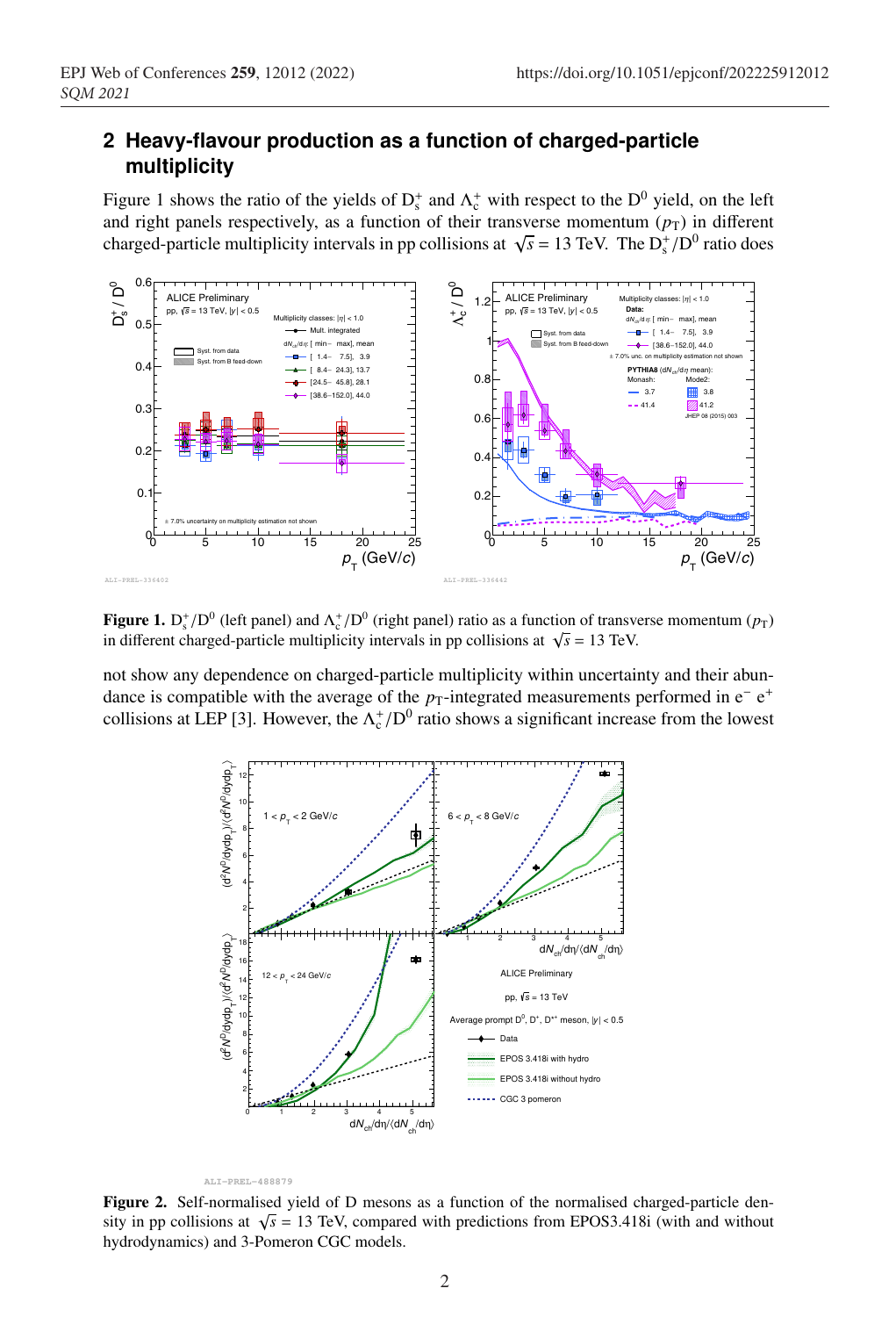<sup>46</sup> to the highest multiplicity indicating a modification of the hadronisation mechanisms from small to high multiplicity. The  $\Lambda_c^+/D^0$  abundance is higher in the low-intermediate  $p_T$  region than the value measured in  $e^- e^+$  collisions, indicating that the charm-quark fragmentation may not be universal. The  $\Lambda_c^+/D^0$  measurement has also been compared with predictions from two different PYTHIA8 calculations. While predictions from default PYTHIA8 calculation (Monash tune) [4] largely underestimate the data, the predictions with colour reconnection mechanisms beyond the leading colour approximation (Mode2 tune) [5] describe the <sup>53</sup> increasing trend of the baryon-over-meson ratio as a consequence of the new colour reconnection topologies included in the calculation.

<sup>55</sup> Figure 2 shows the self-normalised yield of D mesons as a function of the normalised charged-particle density, in different  $p<sub>T</sub>$  intervals, in pp collisions at  $\sqrt{s} = 13$  TeV. The term <sup>57</sup> 'self-normalised' implies that the yield in multiplicity intervals are normalised by the average yield calculated in minimum-bias events. A faster than linear increasing trend of the self-normalised yield is observed in all  $p<sub>T</sub>$  intervals, with higher  $p<sub>T</sub>$  D mesons showing a steeper increase. The D meson self-normalised yields are compared with different theoretical <sup>61</sup> predictions. The yields from the EPOS3.418i model [6] without hydrodynamical calculations and from the three-pomeron color-glass condensate (CGC) model [7] underestimate and overestimate the data respectively while the predictions from EPOS3.418i model with hydrodynamical calculations tend to describe the trend in data.

#### <sup>65</sup> **3 Heavy-flavour jets, correlations and flow**

The study of jets containing heavy-flavour decay hadrons provides a direct access to the heavy-quark kinematics, and allows for studying possible modifications of its fragmentation in different multiplicity environments. Figure 3 shows the  $p_T$ -differential cross sections of



**Figure 3.**  $p_T$ -differential cross section of jets tagged with electrons from heavy-flavour hadron decay in pp (left panel) and p–Pb (right panel) collisions at  $\sqrt{s_{NN}}$  = 5.02 TeV.

<sup>69</sup> jets tagged with electrons from heavy-flavour hadron decays in pp and p–Pb collisions at  $\sqrt{s_{NN}}$  = 5.02 TeV on the left and the right panels, respectively. The jets are identified by the presence of heavy-flavour decay electrons within  $4 < p_{T,e} < 18$  GeV/*c*. The results have been compared with the next to leading order (NLO) perturbative QCD calculations using  $POWHEG + PYTHIA8 [4, 8]$  and are found to be in good agreement with NLO pQCD predictions.